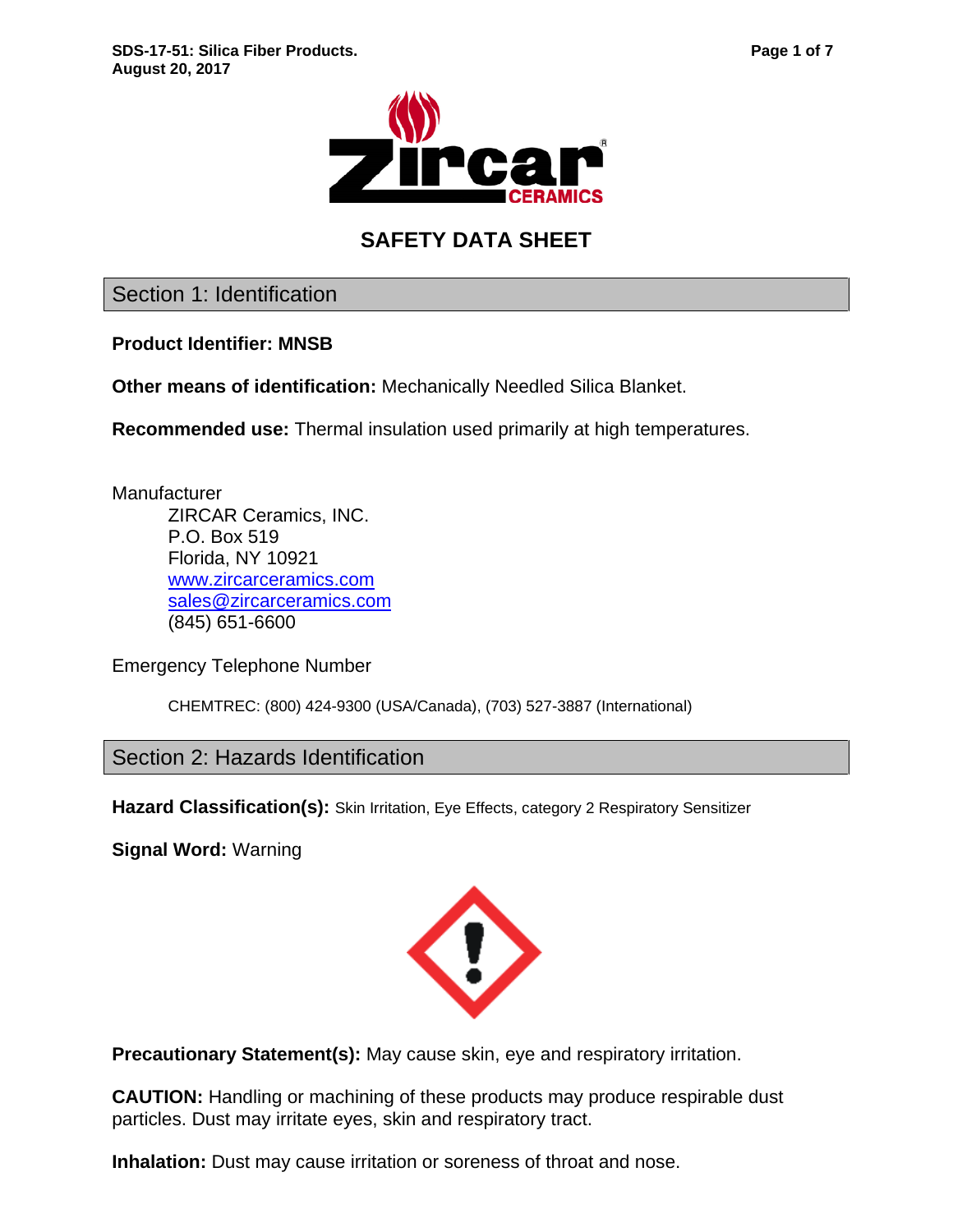**Eye Contact:** Dust may cause temporary irritation or inflammation.

**Skin Contact:** May cause temporary dryness, irritation or rash.

**Ingestion:** Ingestion is unlikely. May cause gastrointestinal disturbances. Never induce vomiting without the advice of a physician.

**Medical Conditions Aggravated by Exposure:** Respiratory effects may be aggravated by smoking. Pre-existing respiratory problems may be aggravated by dust.

## Section 3: Composition / Information on Ingredients

Chemical and common names, CAS numbers and concentration

| <b>Chemical Name</b> | <b>Common Name</b> | <b>CAS Number</b> | % by Weight |
|----------------------|--------------------|-------------------|-------------|
| Silica (Amorphous)   | Silica             | 7631-86-9         | 100         |
|                      |                    |                   |             |

Section 4: First Aid Measures

**Inhalation:** If respiratory tract irritation develops, move the person to a dust free location. Rinse mouth to clear throat and expel liquid. Blow nose to evacuate dust. Consult a physician if irritation persists.

**Eye Contact:** Products can be physical irritants to eyes. Do not rub eyes. Keep hands or contaminated body parts away from eyes. Remove contact lenses. Flush with water. If irritation persists, consult a physician.

**Skin Contact:** Products are irritants. Wash with soap and water. For dryness, a skin cream may be helpful. Do not apply anything to a rash. Consult a physician if irritation persists.

**Ingestion:** Drink plenty of water. Do not induce vomiting without advice of a physician. Seek medical attention.

Notes to Physicians: Skin and respiratory effects are the result of temporary, mild mechanical irritation; exposure does not result in allergic manifestations. The material is inert in the body. Some individuals may experience allergic sensitivity reactions. These are generally limited to mild occupational dermatitis. Chronic inhalation may result in pleural plaques not associated with cancers. Other effects principally derived from physical abrasion.

## Section 5: Fire Fighting Measures

Materials are not combustible. Use extinguishing media suitable for type of surrounding fire.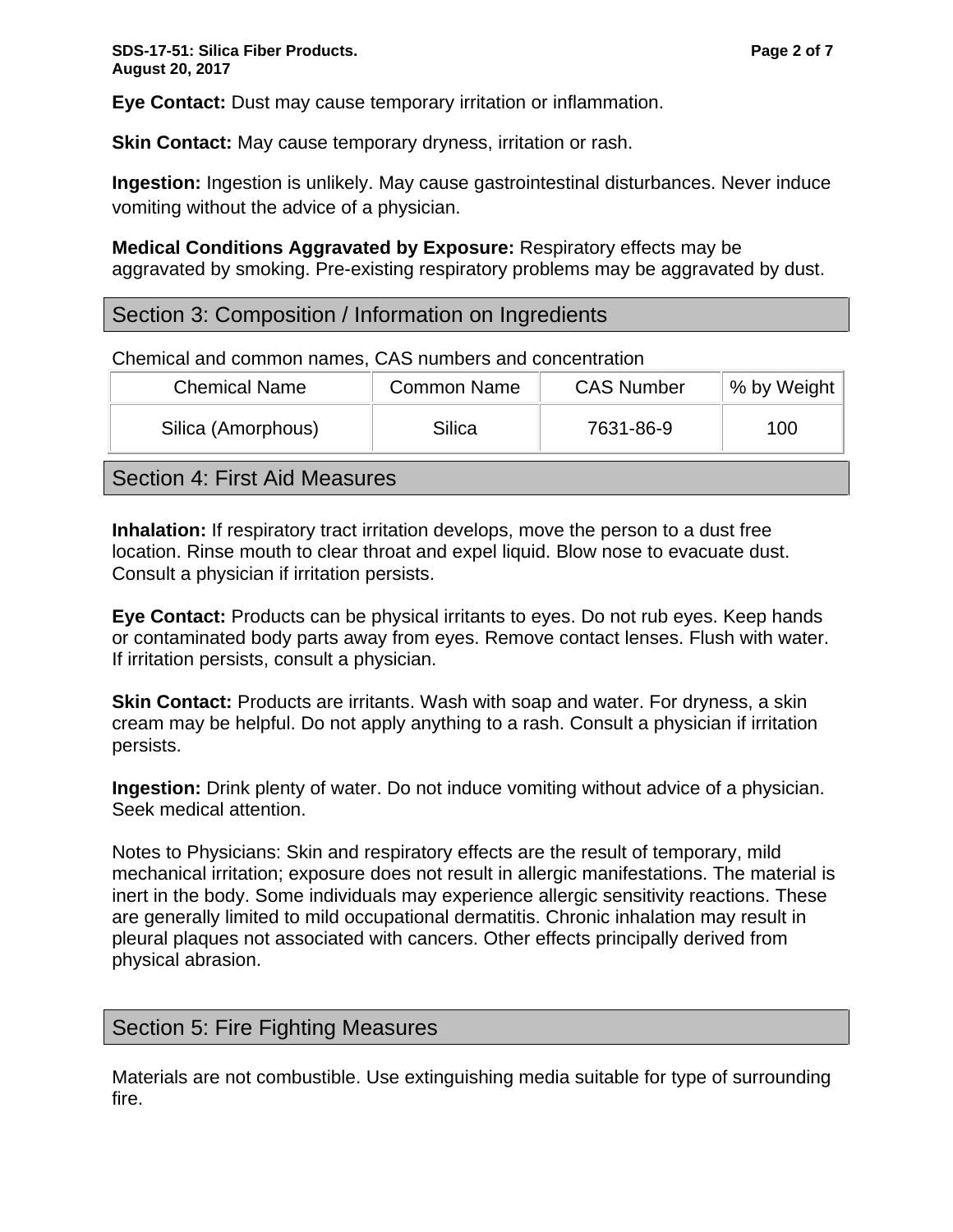**Spill Procedures:** Clean up procedures should minimize formation of airborne dusts. Remove dust by vacuuming using HEPA filtration where possible or use wet sweeping or a dust suppressant where sweeping is necessary.

**Release into Air:** Prevent release of airborne particulates where possible. Not a regulated hazardous substance. See Section 8 for appropriate engineering controls.

**Release into Water:** Release into water is not appropriate. Not a regulated hazardous substance.

# Section 7: Handling and Storage

**Storage:** These materials are stable and may be stored indefinitely. Physical abrasion may produce small amounts of respirable dusts. See precautions under Section 8.

**Normal Use:** Materials are stable under normal use and are not expected to produce significant hazardous by-products or emissions.

**Machining and Cutting:** These materials may produce respirable and nuisance dusts when machined or cut. See Section 8 for exposure controls and personal protection during machining or installation procedures.

**High Temperature Conditions:** Service significantly above the product design temperature may increase friability and the possibility of generating particulates. While not considered problematic during use, such airborne particulate may complicate removal activities. It is recommended that product use be carefully matched to design parameters.

**After Service:** As manufactured these products are rather benign. They should, however, be handled with caution, and care taken not to breath airborne dust generated by handling before or after use. It is important to note: The silica used in these products may devitrify and form cristobalite (a form of crystalline silica) when used at temperatures above 1000°C for extended periods. Chronic exposure to respirable crystalline silica may lead to lung disease. IARC has concluded that "Crystalline silica inhaled in the form of quartz or crystobalite from occupational sources is carcinogenic to humans (Group 1)." OSHA has adopted a permissible exposure limit (PEL) for respirable crystobalite at 0.05 mg/m<sup>3</sup>. Appropriate ventilation and respiratory protection should be provided in compliance with OSHA standards. Strict adherence to recommended safe work practices is advised. Product removal must consider the possibility of usage above design temperatures. See section 8 for appropriate respiratory protection during removal.

# Section 8: Exposure Controls / Personal Protection

## **Exposure Limits**

Silica (Amorphous)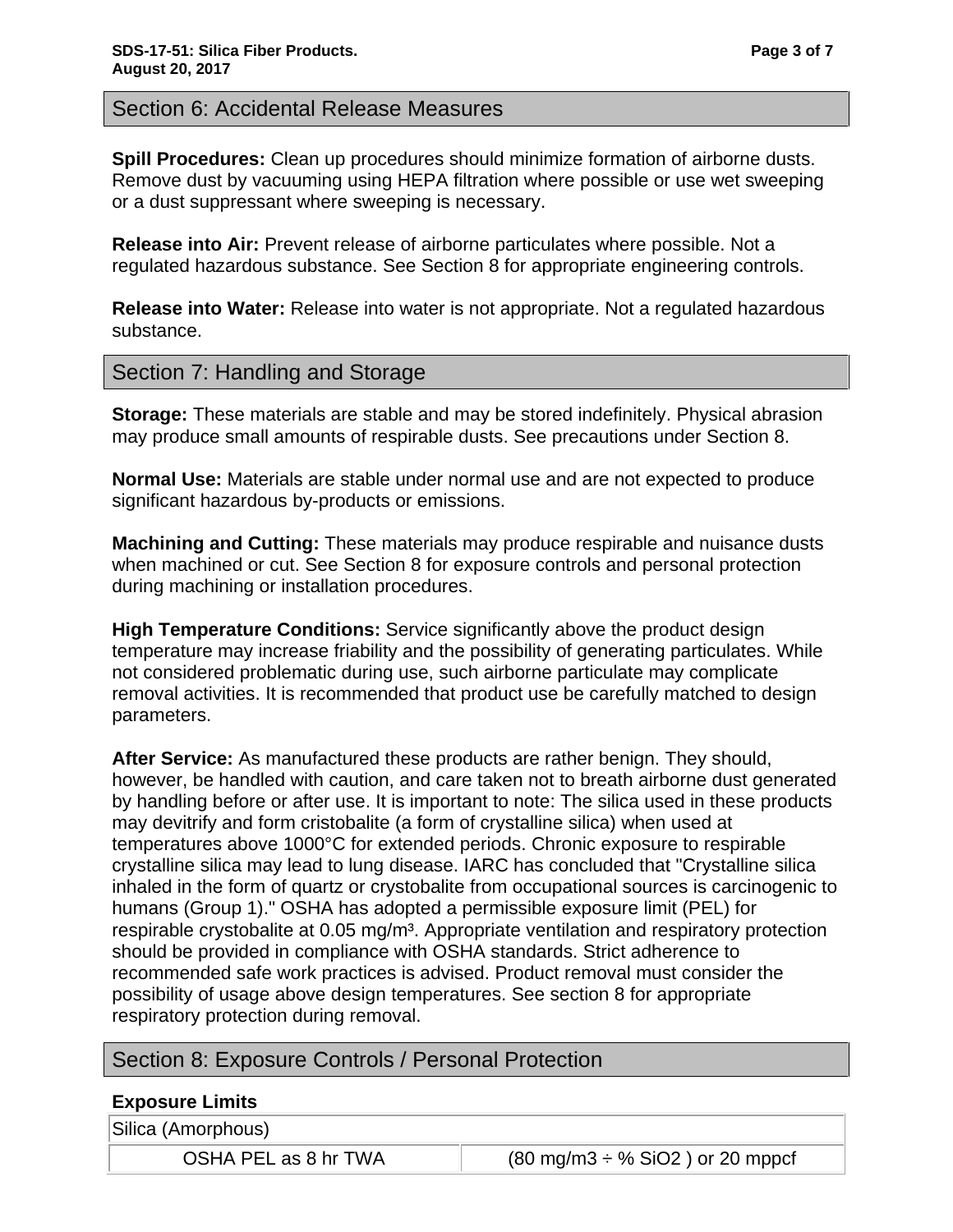| NIOSH PEL as 8 hr TWA     | 2mg/m3                                             |  |
|---------------------------|----------------------------------------------------|--|
| Canadian PEL as TWA       | $2/5$ mg/m <sup>3</sup> Total mass/Respirable Mass |  |
| <b>ILDH Level by SCPC</b> | 3000 mg/m <sup>3</sup>                             |  |

**Appropriate Engineering Controls:** Use dust suppression controls. Local exhaust ventilation, point of generation dust collection, and/or down-draft work stations to minimize airborne dust generation are recommended when machining product.

#### **Recommendations for Personal Protective Measures**

| <b>Respiratory Protection:</b> | Use appropriate protection pursuant to OSHA 29CFR<br>1910.134, 29CFR 1926.103, and CFR1910.1000, Subpart Z,<br>Air Contaminants. The following information is provided as a<br>guide and reflects industry recommendations for control of<br>dust. |
|--------------------------------|----------------------------------------------------------------------------------------------------------------------------------------------------------------------------------------------------------------------------------------------------|
| $PPE < 1.0$ f/cc               | No specific recommendation, use personal protective<br>equipment based on local conditions.                                                                                                                                                        |
| PPE 1.0 f/cc to 5.0 f/cc       | Half-face, air purifying respirator equipped with a high<br>efficiency particulate air (HEPA) filter cartridge.                                                                                                                                    |
| PPE 5.0 to 25 f/cc             | Full-face, air purifying respirator equipped with a high-<br>efficiency particulate air (HEPA) filter cartridge                                                                                                                                    |
| $PPE > 25$ f/cc                | Full-face, positive pressure, supplied air respirator.                                                                                                                                                                                             |
| <b>Skin Protection</b>         | Wear gloves, head coverings, and full body clothing to<br>prevent skin irritation. Disposable clothing may be used. Store<br>work clothes and street clothes separately.                                                                           |
| <b>PPE Other</b>               | Work clothes should be washed separately and the washing<br>machine rinsed following use. If possible, do not take work<br>clothes home following machining or removal activities that<br>produce significant amounts of dust.                     |
| Eye Protection                 | Wear safety glasses or chemical goggles to prevent eye<br>contact. Do not wear contact lenses without goggles. Do not<br>get dust or liquids into eyes. Have eye washing facilities<br>available when using products.                              |

These products are generally not hazardous during normal use. These guidelines are provided for special circumstances involved in machining, use and or after service removals. See Section 7 for after service and Section 13 for disposal recommendations.

# Section 9: Physical and Chemical Properties

#### **Physical and Chemical Properties**

| Appearance               |       |      | Solubility | Melting | Density |
|--------------------------|-------|------|------------|---------|---------|
| Physical<br><b>State</b> | Color | Odor | in $H_2O$  | Point   | (pcf)   |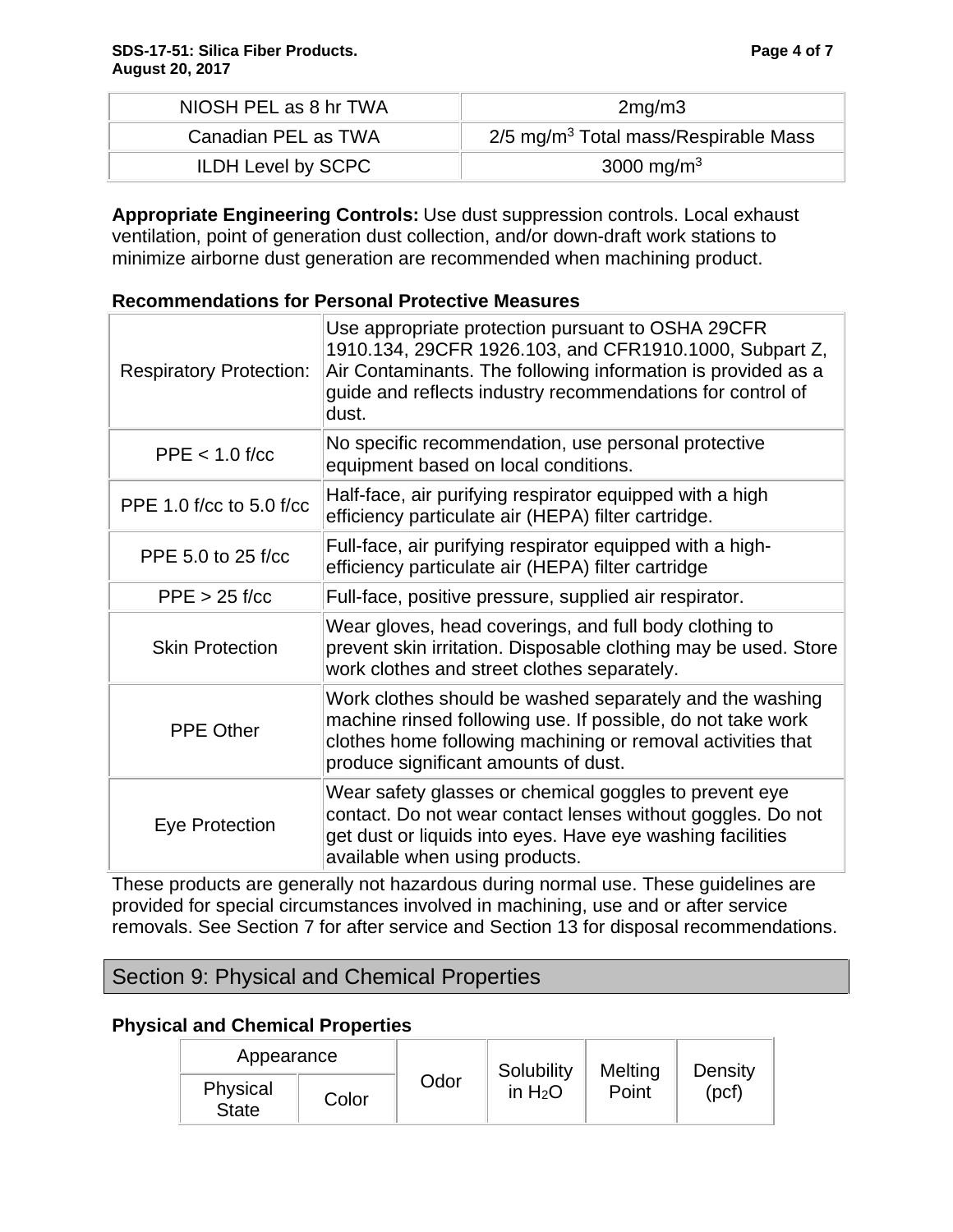| <b>Flexible</b><br><b>Fibrous</b><br><b>Blanket</b> | White | <b>Odorless</b> | Not<br>Soluble | $>2300$ <sup>o</sup> F<br>1260°C | $9 - 10$ |
|-----------------------------------------------------|-------|-----------------|----------------|----------------------------------|----------|
|-----------------------------------------------------|-------|-----------------|----------------|----------------------------------|----------|

Note: Viscosity, pH, Odor threshold, freezing point, initial boiling point and boiling range, flash point, evaporation rate, flammability, upper/lower flammability or explosive limits, vapor pressure, vapor density, partition coefficient: n-octanol/water, auto-ignition temperature and decomposition temperature are irrelevant and/or unavailable to/for these materials.

## Section 10: Stability and Reactivity

**Chemical Stability:** Materials are stable with no possibility of hazardous reactions or polymerization.

**Chemical Incompatibilities:** Powerful oxidizers; fluorine, chlorine trifluoride, manganese trioxide, oxygen difluoride, etc.

**Hazardous Decomposition Products:** When used at temperatures above 1000C for sustained periods of time this amorphous material begins to transform into mixtures of crystalline phases. See section 7 for more information.

## Section 11: Toxicological Information

#### **Exposure Routes and Effects**

**Inhalation:** Dust may cause irritation or soreness of throat and nose.

**Eye Contact:** Dust may cause temporary irritation or inflammation.

**Skin Contact:** May cause temporary dryness, irritation or rash.

**Ingestion:** Ingestion is unlikely. May cause gastrointestinal disturbances. Never induce vomiting without the advice of a physician.

**Medical Conditions Aggravated by Exposure:** Respiratory effects may be aggravated by smoking. Pre-existing respiratory problems may be aggravated by dust.

**Toxicology** Silica (amorphous) Acute Toxicity Estimate **LED50:** 5000 mg/kg Carcinogenicity by IARC Group 3: Not classifiable as to its carcinogenicity to humans

**Description of Symptoms:** See Exposure Routes and Effects, Hazard Statement(s) and Precautionary Statement(s) sections above.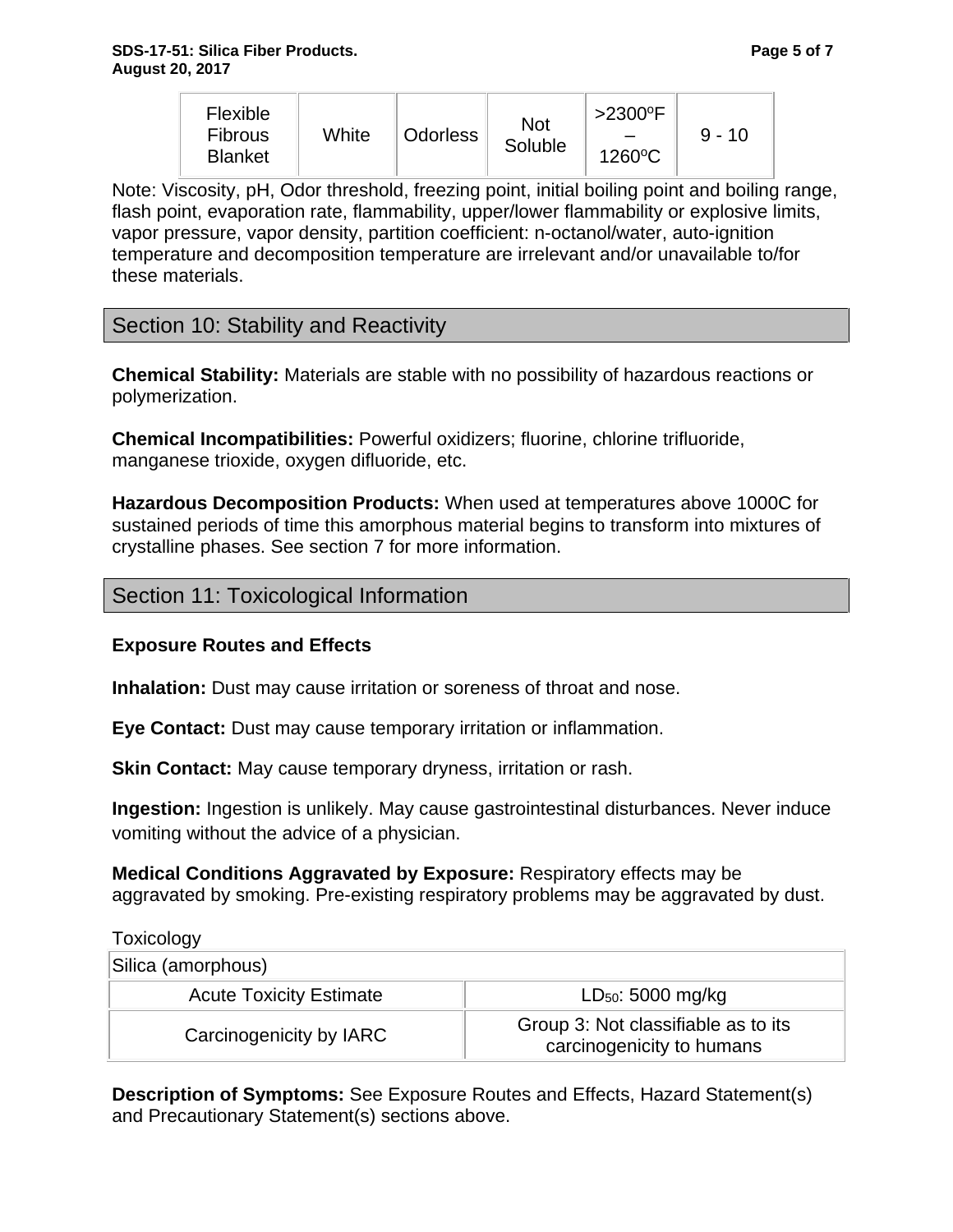**Additional Toxicology Information:** The International Agency for Research on Cancer (IARC) has determined that amorphous silica is not classifiable as to its carcinogenicity to humans (Group 3). IARC classified respirable crystalline silica, a possible byproduct of amorphous silica devitrification following sustained, high-temperature (>1800°F) use, as a substance known to be carcinogenic to humans (Group 1).

# Section 12: Ecological Information

**Eco toxicological Information:** These products are inert materials that remain stable overtime. No adverse effects of this material on the environment are anticipated. No information regarding any negative effects of this persistence has been noted.

## Section 13: Disposal Consideration

**Disposal:** To prevent waste materials from becoming airborne during waste storage, transportation and disposal, a covered container or plastic bagging is recommended.

**Hazardous Waste Classification:** Materials as manufactured are not classified as a hazardous waste according to Federal regulations (40 CFR 261). Any processing, use, alteration or chemical additions to the product, as purchased, may alter the disposal requirements. Under Federal regulations, it is the waste generator's responsibility to properly characterize a waste material, to determine if it is a "hazardous" waste. Disposal regulations vary. Check local, regional, state or provincial regulations to identify all applicable disposal requirements.

**Empty Containers:** Empty containers may contain product dust or residue. Do not reuse. Disposal regulations vary. Consult with all applicable regulations prior to disposal. Refer to Section 8 for instructions regarding Exposure Controls/Personal Protection.

## Section 14: Transportation Information

Materials are not regulated hazardous substances, no specific regulations apply.

#### Section 15: Regulatory Information

SARA Title III Constituent: listed none

OSHA: Complies with Hazard Communication Standards 29 CFR 1910.1200 and 29 CFR 1926.59 and Respiratory Protection Standards 29 CFR 1910.134 and 29 CFR 1926.103.

TSCA: All substances contained in this product are listed, if required, in the TSCA Chemical Inventory.

States: None known.

Canadian WHMIS Status: Not a controlled product.